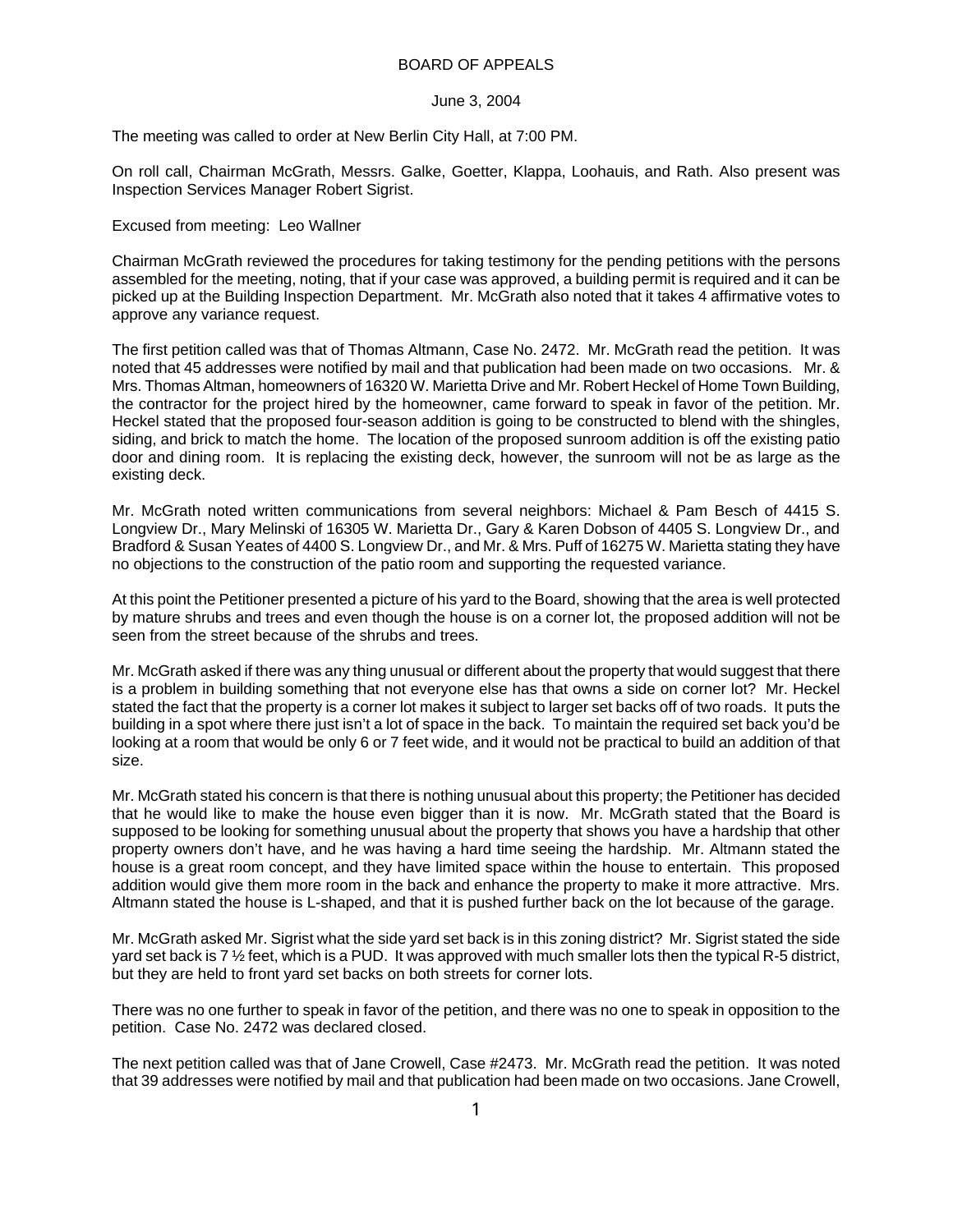homeowner of 15925 W Cynthia Drive, and Mr. Robert Heckel of Home Town Building, the contractor for the project hired by the homeowner, came forward to speak in favor of the petition. Ms. Crowell handed a written communication to Mr. McGrath from Anne & George Grbic of 15920 W. Marietta Drive stating they have no objection to the three-season room addition. Mr. McGrath read the communication and then asked the Petitioner to tell the Board why she is requesting the variance. Ms. Crowell stated that most points were covered in the petition that Mr. McGrath just read. The proposed room it self will not extend as far out as current patio does, and the set back requirement is such that she couldn't do anything if she doesn't get the variance.

Mr. McGrath asked the Petitioner if there is something unusual or different about the property that would make it different from any other property owner who says they just want to expand their house? Mr. Heckel came forward with a rebuttal stating that he is unsure of the question. He stated there are many lots (in the City) and the Board must hear this all the time. The only thing that makes them different is the size of the set back and the requirements that all the houses have to meet. After meeting all the setbacks, there is no room for an improvement. Ms. Crowell added that she has made several improvements to the property and this is her last project. She also stated that it makes a major difference if you want to be outdoors and in our climate with the bugs and the weather, you just can't be. She doesn't see this as an unreasonable request.

Mr. McGrath asked what is the square footage of the existing house? Ms. Crowell stated it is 1800 square feet, and she doesn't need the three-season room as additional living space. She has nothing that provides the opportunity to be outdoors and be protected. None of the neighbor's object, and the proposed addition meets a need that can't be met anywhere else in the house, and that's the difference.

There was no one further to speak in favor of the petition, and there was no one to speak in opposition to the petition. Case No. 2473 was declared closed.

The next petition called was that of Daryl Dyhr, Case #2474. Mr. McGrath read the petition. It was noted that 18 addresses were notified by mail and that publication had been made on two occasions. Daryl Dyhr homeowner of 5400 S Steven Court came forward to speak in favor of the petition. Mr. Dyhr stated he purchased the house in 1967 and has a nice big back yard. He always wanted to put in a pool but couldn't afford it. Now that his wife is disabled with Arthritis and Loopis, and swimming is about the only exercise she can do, they have decided to put on an addition adding a pool in the building and making the bedroom larger. Mr. Dyhr stated in few years his wife will be in a wheel chair, so he wants to make everything handicapped accessible. With the odd shaped lots on the Court, the only way to get the addition in is to go down the sideline, and that is why he needs the side yard variance. Mr. Dyhr stated he will also be moving the septic system and putting in a mound system if everything is approved.

Mr. McGrath asked if the proposed addition would contain anything other than the pool. The Petitioner stated there would be a hot tub, master bedroom, closet and bathroom. Mr. McGrath then asked what the need is for the additional bedroom? Mr. Dyhr stated they only have two bedrooms in the house now, one will be lost with the addition, and so it will be put back in as part of the proposed addition.

Discussion was held about the size of the lot, and at this point Mr. McGrath asked the Petitioner why he wanted to add an addition of this size, instead of a different addition behind the house that would meet the setbacks? Mr. Dyhr stated that if he had to put the addition behind the house that would make it so small that it wouldn't be worth doing. Mr. McGrath replied that from the paperwork that the Petitioner submitted, he couldn't tell how much available building space he has behind the house that he could build in without needing a variance.

Mr. Dyhr presented written communications from several neighbors: John & Sharon Anderson of 5401 S Steven Ct., Ron Batinic & Helen Watts of 17650 W Steven Dr., James Griffiths of 17550 W Steven Dr., Dan & Sharon Kolinski of 5420 S Steven Ct., Tom Stemo of 5390 S Steven Ct., and Barbara Trutwin of 5380 S Steven Ct. stating that they have no objections to the construction of the proposed addition and supporting the requested variance. Mr. Dyhr also submitted a written communication from his wife's doctor stating that an indoor pool would be beneficial to her health by providing a low impact exercise program.

Mr. McGrath then asked if any of the Board members had any questions. Mr. Goetter asked why the addition couldn't be shifted further away from the side lot? Mr. Dyhr stated it would go then go into the powder room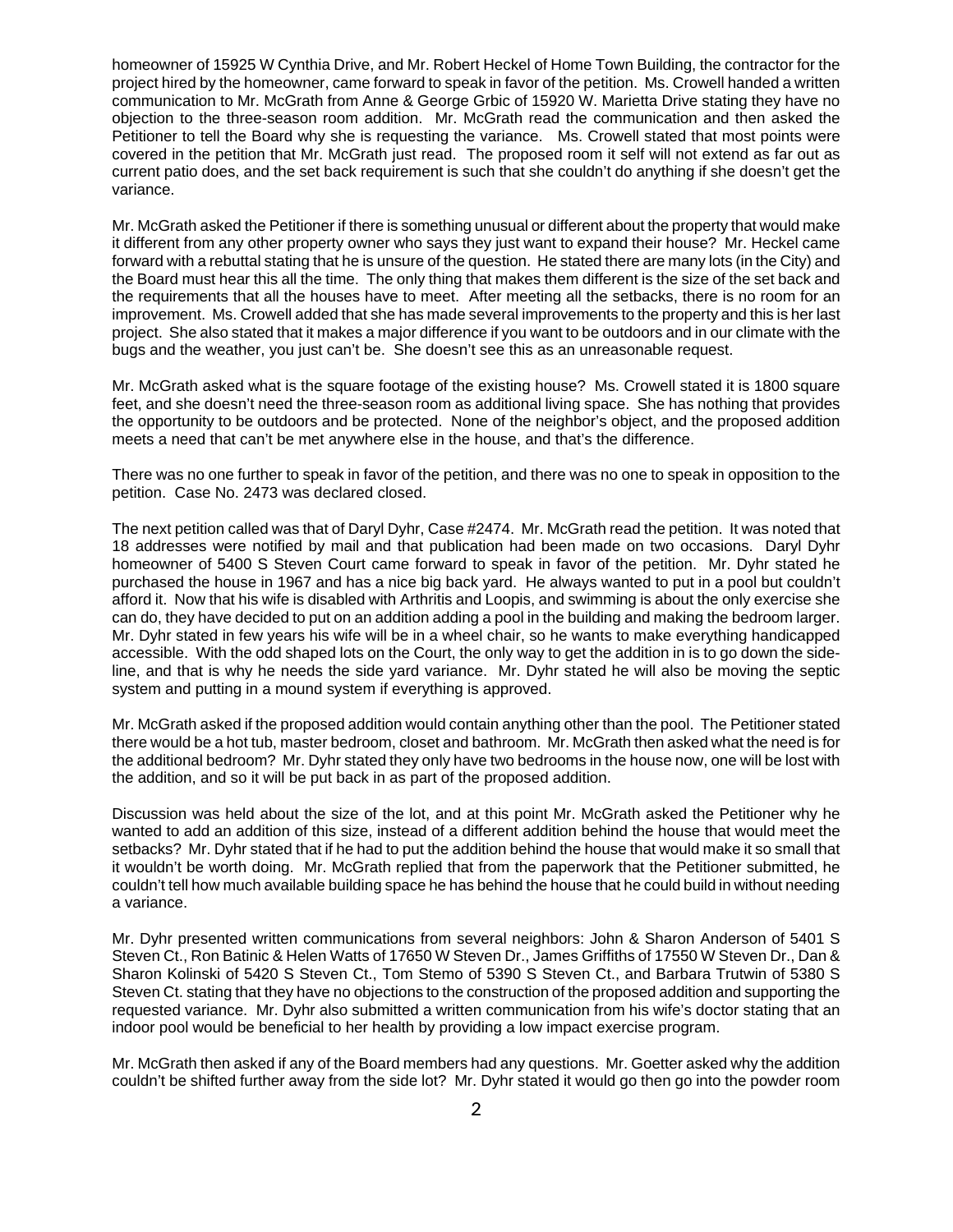and in to the existing patio door. The patio door is the only access to the back of the house as there is no back door. Mr. Goetter then asked for further clarification of some items on the drawing submitted by the Petitioner, such as a set of steps and a diving board. Mr. Goetter asked Mr. Dyhr how his wife could use a diving board if she can hardly walk? Mr. Dhyr stated that the diving board isn't for his wife, it's for himself, and his wife would access the pool via the steps. Mr. Goetter stated that this is where he is having the problem. He can agree that the Petitioner's wife has a hardship with her physical condition, and this makes him sympathetic toward granting the variance, but this doesn't look like it's just for his wife. The Petitioner agreed that the addition is not just for his wife, but mainly because of his wife, and that you just don't build a four-foot shallow pool in your house for one thing. Mr. Goetter then reminded Mr. Dyhr that he is using his wife's physical condition as his argument as to why he has a hardship, and that's where he has the problem.

Mr. Loohauis stated he had a couple of concerns. The first, how would you get equipment into the yard to do the excavating without impeding on the neighbor's property? The Petitioner stated his neighbor, Barb Trutwin, has given him permission to go on to her property. The second concern is how would you get the truck back there to pump the mound system? The Petitioner stated the truck pulls into the driveway and pulls the hose around the other side. They have been pumping the septic that way for years.

Mr. Galke asked why the pool couldn't be swung toward the back of the lot rather then extend it the way it is now? The Petitioner said if he swings the pool to the right, it would take away the space for the mound system. Mr. Galke stated the mound could be put where the addition is proposed to go now. Mr. Dyhr stated that there is not enough room from the house to the back of the lot line.

There was no one further to speak in favor of the petition, and there was no one to speak in opposition to the petition. Case No. 2474 was declared closed.

The next petition called was that of Isabelle Lindhorst, Case #2475. Mr. McGrath read the petition. It was noted that 16 addresses were notified by mail and that publication had been made on two occasions. Duane Lindhorst, the son of the Petitioner, Isabelle Lindhorst of 6210 S Racine Pl came forward to speak in favor of the petition. Mr. Lindhorst stated they purchased the property in 1950. The existing garage is the original garage and is leaning to the south. This past winter, you couldn't open the overhead door and Mr. Lindhorst had to put in a support pipe to keep the garage from falling over.

Mr. McGrath asked why the proposed garage couldn't be built 10 feet off of the lot line? Mr. Lindhorst presented a picture of the lot to the Board and explained that the sewer lateral and clean out prevents him from moving the proposed garage over and back. The existing garage is 3 feet from the lot line. The proposed garage will be moved over 2 feet, as far as it can reasonably be from the lot line because of the sewer clean out. If the variance were not granted, the sewer would have to be torn up and relocated. Mr. McGrath then asked if the proposed garage could be moved further back on the lot? Mr. Lindhorst said no, again because of the sewer. Further discussion took place about other options of where the proposed garage could be placed on the lot. Mr. McGrath then asked what the sizes of the existing and proposed garages are? Mr. Lindhorst stated the existing garage is about 700 square feet, and the proposed garage will be about 720 square feet.

Mr. Galke asked who owned the vacant lot next door? Mr. Lindhorst said they do. Mr. Galke asked why the proposed garaged couldn't be moved over on to that lot? Mr. Lindhorst stated because it's a separate lot.

Mr. McGrath noted a written communication signed by 7 neighbors; Lawrence Lennox of 6220 S Racine Pl, Timothy Heaton of 6204 S Racine Pl, Helen Degner of 6200 S Racine Pl, Gary Lang of 6180 S Racine Pl, Charles Wilm of 6190 S Racine Pl, Theresa Sturm of 6205 S Racine Pl, and Brian Schill of 6186 S Racine Pl, all having no objections to the Petitioner obtaining a variance to build the proposed garage five feet off of the lot line.

There was no one further to speak in favor of the petition, and there was no one to speak in opposition to the petition. Case No. 2475 was declared closed.

The next petition called was that of Robert Felker, Case #2476. Mr. McGrath read the petition. It was noted that 19 addresses were notified by mail and that publication had been made on two occasions. Robert Felker, homeowner of 2401 S Meadowmere Parkway came forward to speak in favor of the petition. Mr. Felker